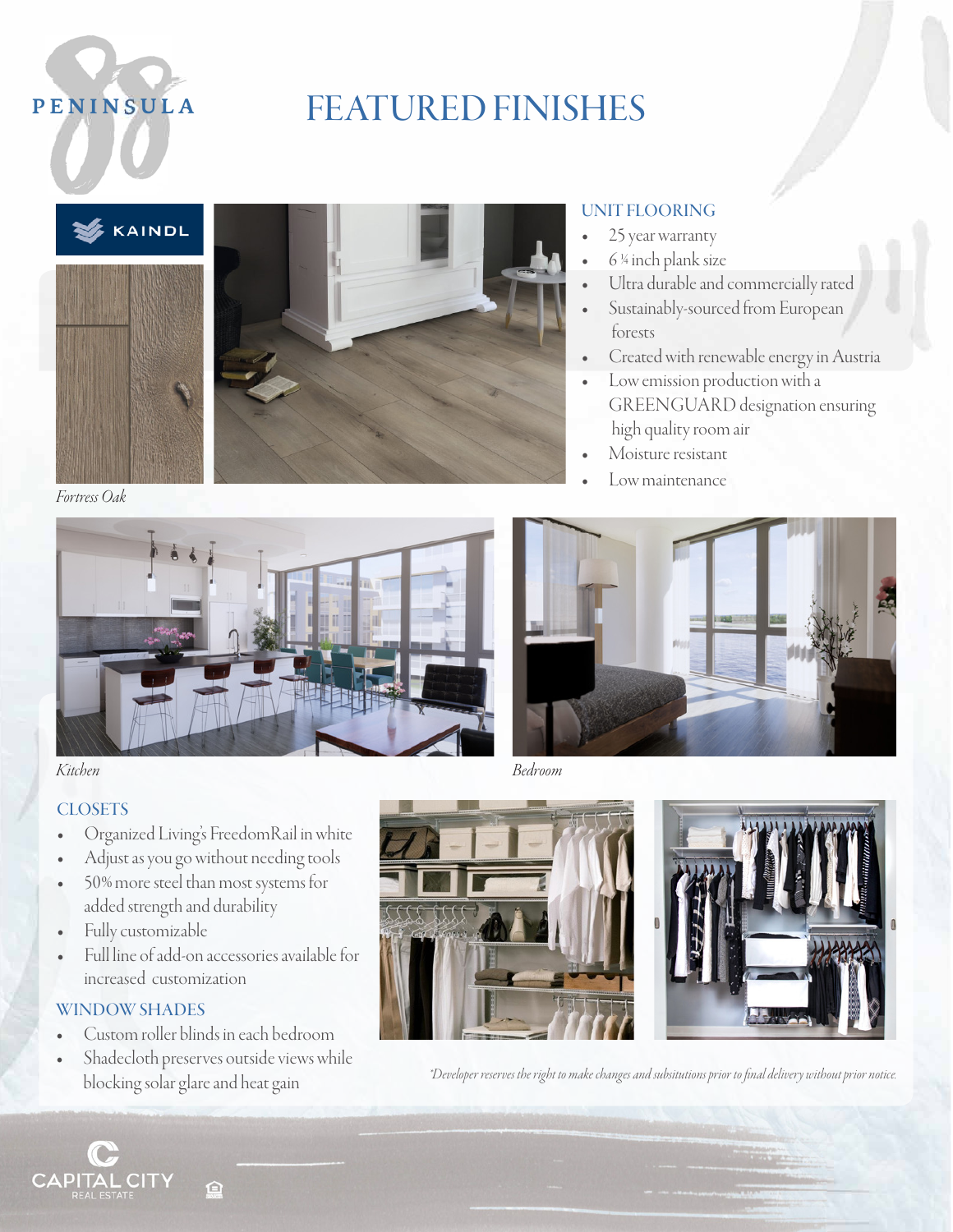

### PENINSULA **KITCHEN SPOTLIGHT**

### FIXTURES

- Fluid fixture package
- Heavy brass construction for durability
- High arc spout design with 360 degree rotation and removable pull-down fountain head
- Stainless steel / chrome finish
- **CABINETS**
- Thermofoil white high gloss finish
- Frameless slab style doors and drawers
- 15" deep uppers vs 12" for 30% more storage
- Full extension ball bearing glides with soft close drawers and doors
- Sleek cabinet pulls

### **COUNTERTOPS**

- Shadow Gray quartz
- Tatami mat inspired Smoke Gray glass tile backsplash
- Disposal with integrated counter top air switch
- Limited lifetime warranty













*\*Developer reserves the right to make changes and subsitutions prior to final delivery without prior notice.*